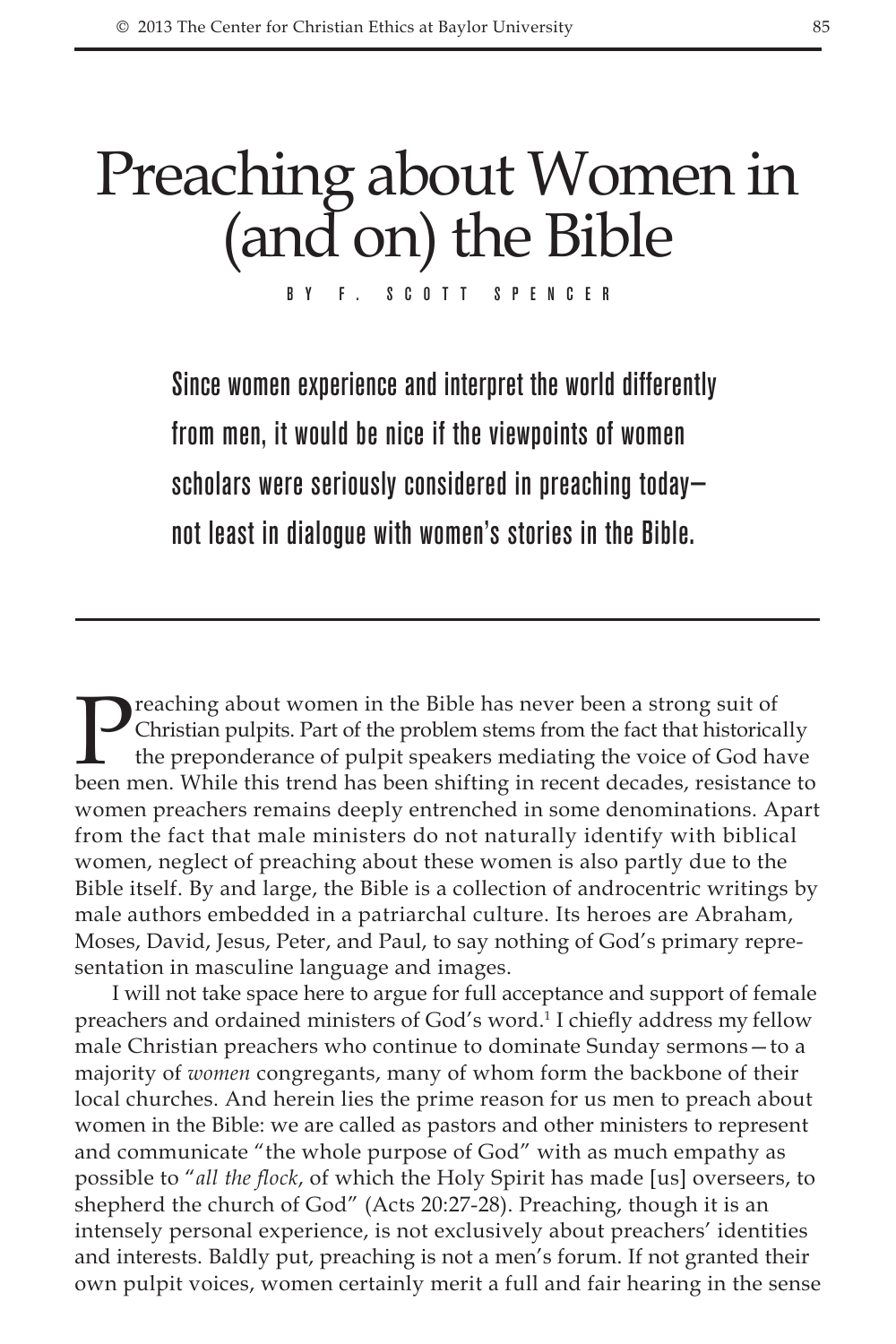of hearing their concerns addressed *qua women*. Of course, many biblicaltheological and -ethical issues concern the universal human condition, female and male. But whatever one's view of the vexed biological and philosophical questions surrounding gender similarities and differences, few would dispute the common-sense observation that women experience and interpret the world differently from men in some, if not many, respects. And it would be nice if these "women's viewpoints" were seriously considered in Christian preaching today—not least in dialogue with women's stories in the Bible.

But what's a poor male preacher to do in his masculine body, mind, and voice? How many times have we been told, "You just don't understand!"?<sup>2</sup> I have lost count now in my almost forty years of marriage to a brilliant woman, with whom I helped raise two daughters. I never had a chance.

Well here is a radical idea: we can listen and learn and sharpen our empathetic skills. We can start with respectful attention to the women in our lives and congregations. And from there we can proceed to read with open minds about biblical women from the rich resources of feminist scholarship. Here contemporary women (and a few men) commenting *on* the Bible engage in critical and sympathetic dialogue with ancient women *in* the Bible. Such conversation is especially worthy of men's attention: let him who has ears to hear, hear - without trying to dominate the discussion.

It is way past time to get over narrow, knee-jerk reactions to the word "feminism." Feminist biblical interpretation is not a passing fad or eccentric fringe movement. Well into its fifth decade of professional practice, feminist approaches to biblical study offer a wealth of insight from a wide range of perspectives. Though bound together by core commitments to women's full equality and opportunity, feminist biblical scholars do not tow a single party line and are as apt to argue with one another as with non-feminist interpreters. The *Women's Bible Commentary*, just released in an expanded third edition, exemplifies the maturity, variety, and complexity of feminist biblical analysis by an impressive cadre of women scholars.<sup>3</sup> To be fruitful listeners and learners, we men must give up on our arrogant claims to be purely "objective" or "fair and balanced" readers. If feminist scholars have taught us anything, it is that all of us bring ourselves—including our *gendered* selves—to the interpretive process and must of necessity interact with different people and alternative viewpoints in order to correct our blind spots. For my part, during the past two decades of my academic career I have been repeatedly blown away by the insights and inquiries of feminist biblical studies, often responding, "I would never have thought of that. I never considered Eve or Ruth or Jezebel or any of the several Mary's or Joanna or Martha—*or God or Jesus or the Holy Spirit*—that way before!" I do not always like or accept these new perspectives, but I never fail to be stimulated by them. They inspire me to try a little feminist preaching, teaching, and writing of my own about biblical women—out of solidarity and sympathy with the baseline feminist goal of affirming women's full equality and opportunity in Church and society.4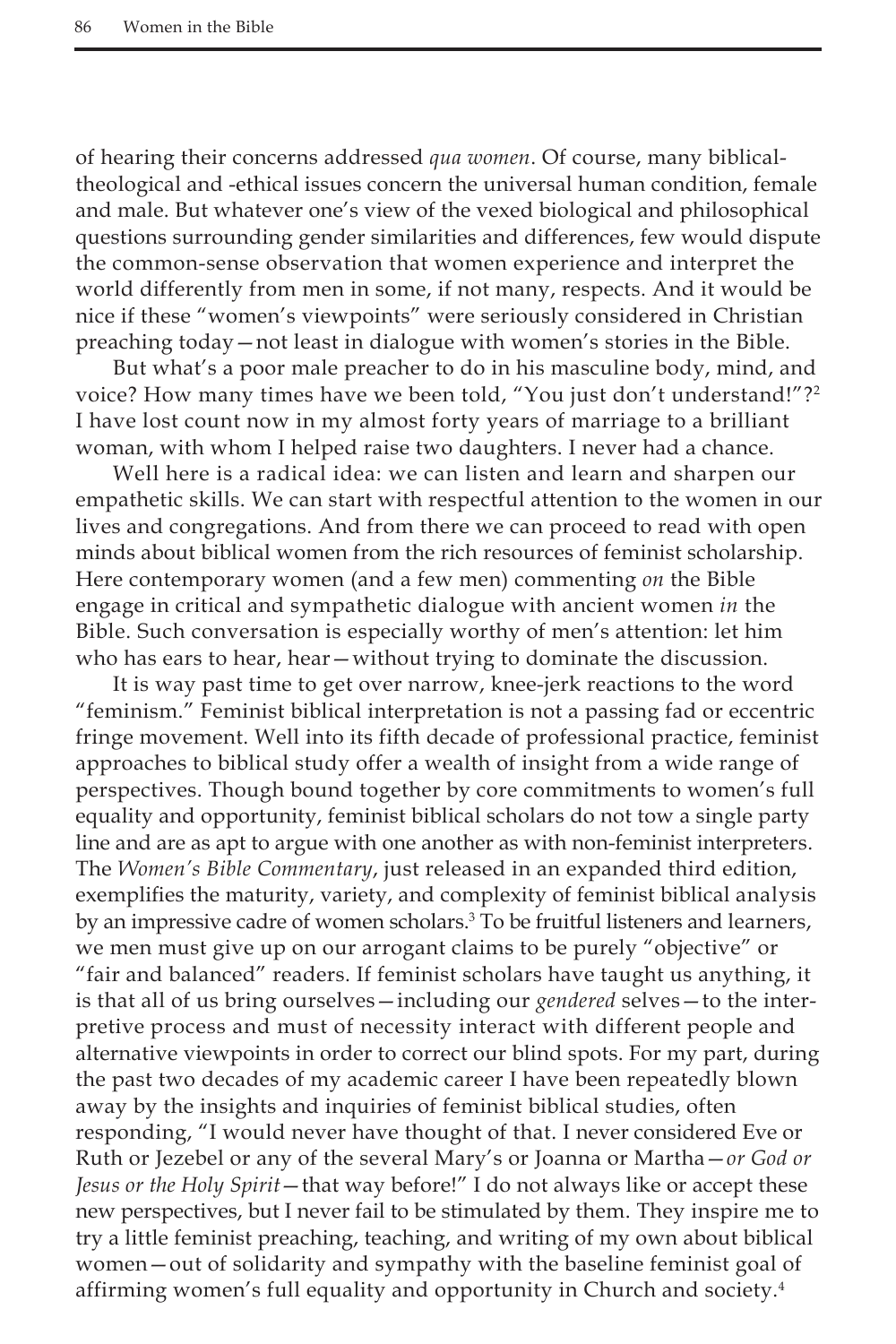So how might we put this into practice? First and foremost, we should try to approach every sermon we preach with "raised consciousness" about women's places (or absences!) within the focal biblical texts and how women in our congregations might respond to (or recoil from) these passages. That does not mean that every sermon should address "women's issues" as such, about which we are hardly the most qualified spokespersons. But it does mean carefully thinking through—after considered listening to women congregants, ministers, and scholars—the implications for women's lives concerning what we proclaim to be God's authoritative word. This represents a banner case in the "ethics of biblical interpretation"5 : when we say, "the Bible says," we are inevitably making a loaded statement with immense power to affect people's lives for good or ill, depending on how faithfully, humbly, and lovingly we interpret the text. To take an extreme example, advising battered women to hang in there with abusive husbands *because* Christ took an unjust beating on the cross (cf. 1 Peter 2:20-23) constitutes profoundly *un*ethical preaching.6

Beyond incorporating women's insights, feminist and otherwise, into our regular course of preaching, we might also consider occasional sermon series devoted to women characters in the Bible. While the pickings are slimmer for biblical heroines than heroes, they are not negligible. How about a series on "Women Prophets" such as Miriam (Exodus 15:20-21; Numbers 12), Deborah (Judges 4:4; 5:1-31), Huldah (2 Kings 22:14-20), Mary and Elizabeth (Luke 1:39-56), the four daughters of Philip the evangelist (Acts 21:8-14; cf. 2:17-18), and, on the more suspect side, the so-called "Jezebel" in the church at Thyatira (Revelation 2:19-23)? I have not tried that yet, but I have recently preached a series on "Women in Jesus' Life" that seemed to be well-received by the women (and most men) in the congregation. I titled the sermons: "And So and So Begat So and So": Women in Jesus' Past (Matthew 1:1-6, 16-17); "It's Not Fair": A Woman's Dogged Pursuit of Justice (Mark 7:24-30); "Don't You See this Woman?": Lavish Love in Action (Luke 7:36-50); "Don't You Care?": Sister Angst (Luke 10:38-42); "Grant Me Justice!": The Widow's Might (Luke 18:1-8); and "Go Call Your Husband": Jesus Meets a Six-Timing Woman (John 4:5-12, 16-19, 27-30).

Perhaps most appreciated by women was the fourth message on the famous Martha and Mary story.7 This is one of those rare women's texts that modern preachers *have* frequently preached about—but *not* in a way that pleases many devout women. I have been struck in my classes and in congregations that I visit by how many mature women who have heard plenty of sermons, when given half a chance, express their dislike (some say hatred) for this little passage in Luke. What they are really lamenting is how the text has often been misused by preachers to squelch vocal-active Marthatypes who bemoan their situation, and to keep women in their proper silentpassive places at Jesus' feet, with Mary. Martha gets much more sympathy from women in the pew than Jesus seems to offer—or rather, than preachers who interpret Jesus' response seem to offer. In fact, Jesus "does care" about